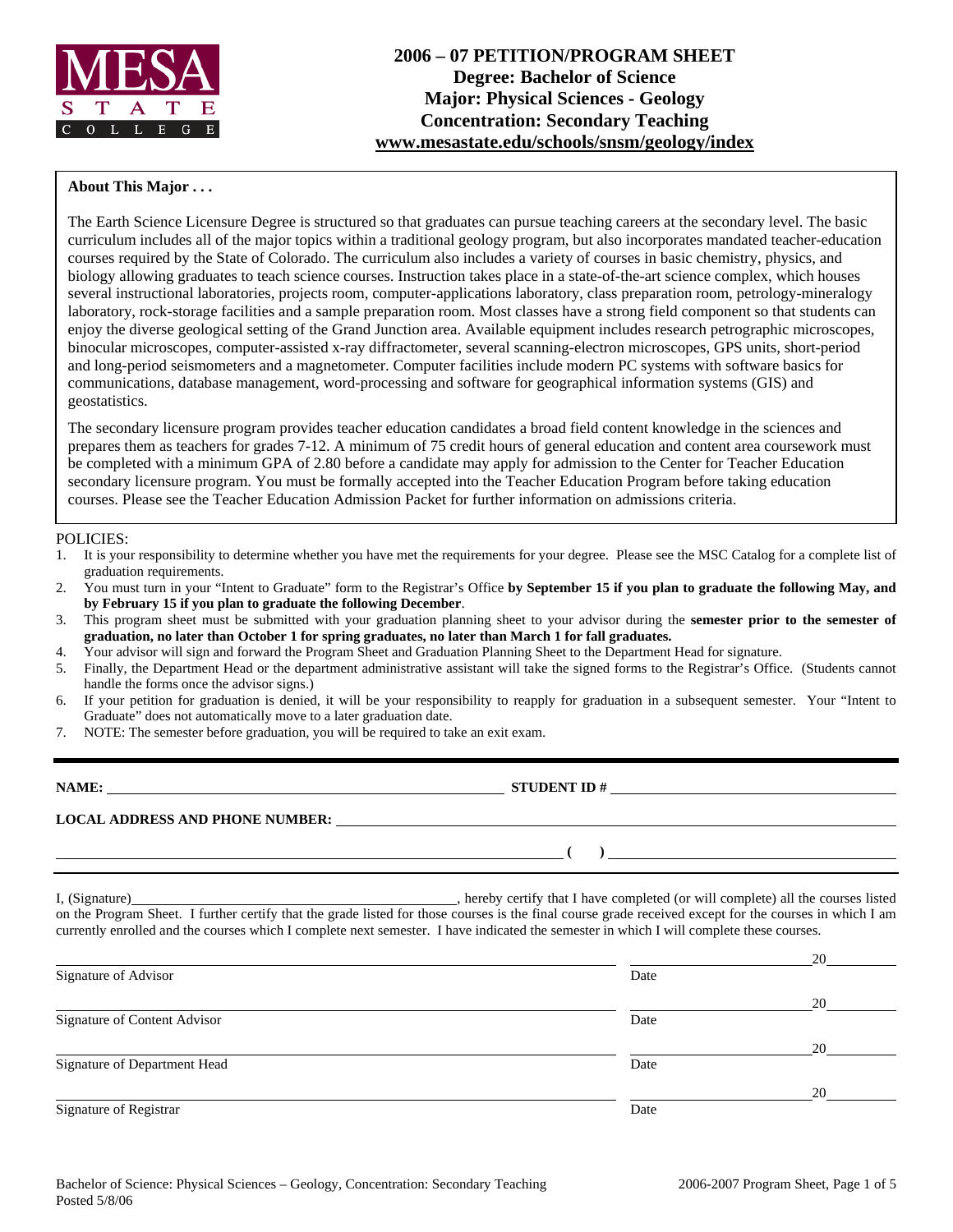- Must earn 125 semester hours and meet the academic residency requirements to earn a baccalaureate degree at Mesa State College.
- Must earn a minimum of 40 semester hours in upper division courses (i.e., 300-level and 400-level courses).
- A cumulative grade point average of 2.8 or higher must be maintained for all courses.
- A "C" or higher is required in all major courses.
- When filling out this program sheet a course can only be used once, i.e., no double counting is allowed between categories.
- Excess KINA/HPWE courses beyond the two required and pre-collegiate courses (usually numbered below 100) cannot be used for graduation. • All degree requirements must be completed as described. Any exceptions or substitutions must be recommended in advance by the faculty
- advisor and approved by the Department Head. Courses related to teacher licensure must also be approved by the Teacher Education Dept.
- It is recommended that students work closely with a faculty advisor when selecting courses and scheduling classes prior to registration.
- Students are required to participate in exit examinations or other programs deemed necessary to comply with the college accountability requirement.
- Students must PASS the PLACE or PRAXIS II exam in the content area prior to commencing the internship. Also, ALL other coursework toward the degree must be successfully completed prior to the internship.

#### General Education Requirements (Minimum of 33 semester hours) See the M.S.C. catalog for the list of courses that meet the general education categories.

| Trns/Subs<br>No.<br>Credit<br>Grade<br>Term<br>Year<br>Course                                                                                             | Trns/Subs<br>No.<br>Grade<br>Year<br>Term<br>Course<br>Credit    |
|-----------------------------------------------------------------------------------------------------------------------------------------------------------|------------------------------------------------------------------|
| <b>English:</b> ENGL 111 and 112 (6 semester hours, must receive a                                                                                        | Humanities or Social/Behavioral Science: (3 semester hours)      |
| "B" or better, must be completed by the time the student has 60                                                                                           |                                                                  |
| semester hours)                                                                                                                                           |                                                                  |
| *ENGL                                                                                                                                                     | <b>Fine Arts:</b> (3 semester hours)                             |
| *ENGL                                                                                                                                                     |                                                                  |
| *ENGL 129, Honors English, may be substituted for ENGL 111 and ENGL<br>112. Must earn a grade of "B" or better. May need to take additional<br>electives. |                                                                  |
|                                                                                                                                                           | Natural Sciences: (minimum 6 semester hours, at least one course |
| <b>Humanities:</b> (6 semester hours)                                                                                                                     | must include a lab)                                              |
|                                                                                                                                                           | <b>BIOL</b><br>105                                               |
|                                                                                                                                                           | <b>BIOL</b><br>105L                                              |
|                                                                                                                                                           |                                                                  |
| Social and Behavioral Sciences: (6 semester hours)                                                                                                        |                                                                  |
| <b>PSYC</b><br>233                                                                                                                                        | <b>Applied Studies:</b> (3 semester hours)                       |
|                                                                                                                                                           | <b>SPCH</b><br>102                                               |
| (PSYC 233 required with a grade of "B" or better)                                                                                                         | (SPCH 102 Required with a grade of "B" or better)                |
| (GEOG 103 Recommended)                                                                                                                                    |                                                                  |

#### **Other Requirements** (10 semester hours)

| <b>Kinesiology:</b> (3 Semester Hours) | <b>Bachelor of Science Degree Distinction:</b>                          |                                                                                                                    |       |      |      |           |                                                               |     |        |                                                                                                                                                                                                                                                                                                         |      |      |                                                                                                 |
|----------------------------------------|-------------------------------------------------------------------------|--------------------------------------------------------------------------------------------------------------------|-------|------|------|-----------|---------------------------------------------------------------|-----|--------|---------------------------------------------------------------------------------------------------------------------------------------------------------------------------------------------------------------------------------------------------------------------------------------------------------|------|------|-------------------------------------------------------------------------------------------------|
| Course                                 | <u>No.</u>                                                              | Credit                                                                                                             | Grade | Term | Year | Trns/Subs | (7 semester hours) Must earn a "C" or better in both courses. |     |        |                                                                                                                                                                                                                                                                                                         |      |      |                                                                                                 |
| KINE/HPWA                              | 100                                                                     |                                                                                                                    |       |      |      |           | Course                                                        | No. | Credit | Grade                                                                                                                                                                                                                                                                                                   | Term | Year | Trns/Subs                                                                                       |
| KINA/HPWE                              |                                                                         | $\mathbf{1}$ and $\mathbf{1}$ and $\mathbf{1}$ and $\mathbf{1}$ and $\mathbf{1}$ and $\mathbf{1}$ and $\mathbf{1}$ |       |      |      |           | <b>MATH</b>                                                   | 113 |        |                                                                                                                                                                                                                                                                                                         |      |      | $\frac{4}{\sqrt{2}}$ and $\frac{4}{\sqrt{2}}$ and $\frac{4}{\sqrt{2}}$ and $\frac{4}{\sqrt{2}}$ |
| <b>KINA/HPWE</b>                       |                                                                         |                                                                                                                    |       |      |      |           | <b>MATH</b>                                                   | 130 |        | $\beta$ and $\beta$ and $\beta$ and $\beta$ and $\beta$ and $\beta$ and $\beta$ and $\beta$ and $\beta$ and $\beta$ and $\beta$ and $\beta$ and $\beta$ and $\beta$ and $\beta$ and $\beta$ and $\beta$ and $\beta$ and $\beta$ and $\beta$ and $\beta$ and $\beta$ and $\beta$ and $\beta$ and $\beta$ |      |      |                                                                                                 |
|                                        | See the M.S.C. catalog for the list of approved KINA/HPWE/Selected DANC |                                                                                                                    |       |      |      |           |                                                               |     |        |                                                                                                                                                                                                                                                                                                         |      |      |                                                                                                 |
| courses.                               |                                                                         |                                                                                                                    |       |      |      |           |                                                               |     |        |                                                                                                                                                                                                                                                                                                         |      |      |                                                                                                 |

#### **Geology – Leading to Secondary Teacher Licensure Major Requirements** (53 Semester Hours)

A "C" or higher is required in all major courses.

| Course                                    | No.  | Credit         | Grade | Term | Year | Trns/Subs | Course      | No.        | Credit | Grade | Term | Year | Trns/Subs |
|-------------------------------------------|------|----------------|-------|------|------|-----------|-------------|------------|--------|-------|------|------|-----------|
| Required Core Courses (40 semester hours) |      |                |       |      |      |           | <b>GEOL</b> | <u>301</u> | 3      |       |      |      |           |
| *Choose either GEOL 103 or GEOL 104       |      |                |       |      |      |           | <b>GEOL</b> | 301L       |        |       |      |      |           |
| *GEOL                                     |      |                |       |      |      |           | <b>GEOL</b> | 331        |        |       |      |      |           |
| <b>GEOL</b>                               | -111 |                |       |      |      |           | <b>GEOL</b> | 331L       |        |       |      |      |           |
| <b>GEOL</b>                               | 111L |                |       |      |      |           | <b>GEOL</b> | 340        |        |       |      |      |           |
| <b>GEOL</b>                               | 112  | $\overline{3}$ |       |      |      |           | <b>GEOL</b> | 340L       |        |       |      |      |           |
| <b>GEOL</b>                               | 112L |                |       |      |      |           | <b>GEOL</b> | 402        |        |       |      |      |           |
| <b>GEOL</b>                               | 202  |                |       |      |      |           | <b>GEOL</b> | 402L       |        |       |      |      |           |
| <b>GEOL</b>                               | 204  |                |       |      |      |           | <b>GEOL</b> | 444        |        |       |      |      |           |
| <b>GEOL</b>                               | 250  |                |       |      |      |           | <b>GEOL</b> | 444L       |        |       |      |      |           |
| Continued on page 3                       |      |                |       |      |      |           |             |            |        |       |      |      |           |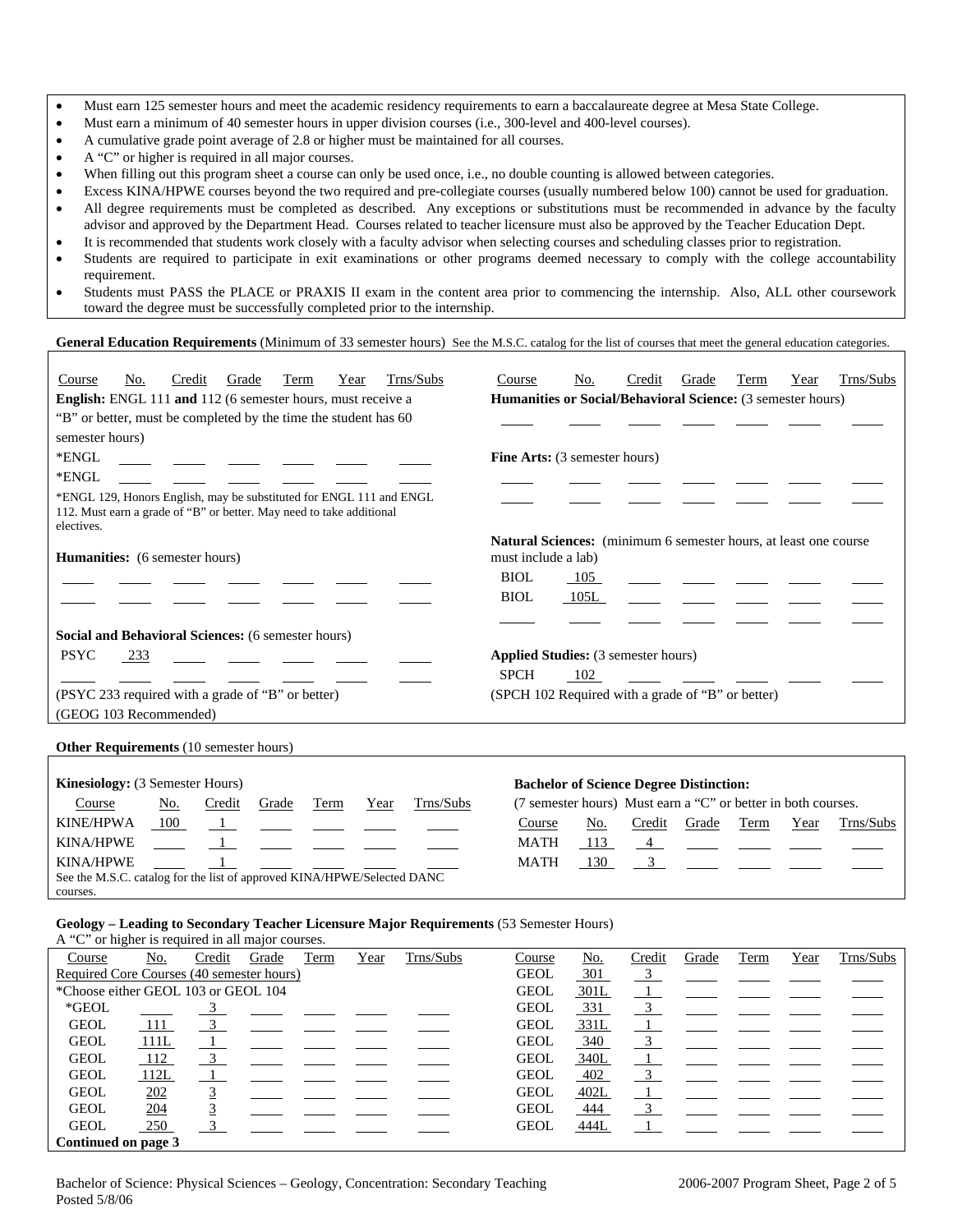| <u>Course</u> | <u>No.</u>                                      | Credit | Grade | Term | Year | Trns/Subs | Course      | No. | Credit | Grade | Term | Year | Trns/Subs |
|---------------|-------------------------------------------------|--------|-------|------|------|-----------|-------------|-----|--------|-------|------|------|-----------|
|               | Required Supporting Courses (13 semester hours) |        |       |      |      |           |             |     |        |       |      |      |           |
| <b>CHEM</b>   |                                                 |        |       |      |      |           | <b>PHYS</b> |     |        |       |      |      |           |
| <b>CHEM</b>   | <u> 131L</u>                                    |        |       |      |      |           | <b>PHYS</b> |     |        |       |      |      |           |
| <b>PHYS</b>   | 101                                             |        |       |      |      |           |             |     |        |       |      |      |           |
|               |                                                 |        |       |      |      |           |             |     |        |       |      |      |           |

#### **Secondary Education Requirements** (29 Semester Hours)

| Course      | No.  | Credit | Grade | Term | Year | Trns/Subs | Course                                                                                                                                    | No.  | Credit | Grade                                                                                                                       | Term | Year | Trns/Subs |
|-------------|------|--------|-------|------|------|-----------|-------------------------------------------------------------------------------------------------------------------------------------------|------|--------|-----------------------------------------------------------------------------------------------------------------------------|------|------|-----------|
|             |      |        |       |      |      |           | *Prerequisites: ENGL 111, ENGL 112, SPCH 102, PSYC 233 (all with a grade of B or better), Declared major in Geology/Earth Science-Leading |      |        |                                                                                                                             |      |      |           |
|             |      |        |       |      |      |           | to Secondary Teacher Licensure and formal acceptance to the Teacher Education Program                                                     |      |        |                                                                                                                             |      |      |           |
| <b>EDUC</b> | 211* |        |       |      |      |           | <b>EDUC</b>                                                                                                                               | 497  |        | $\overline{\mathbf{3}}$ $\overline{\phantom{0}}$ $\overline{\phantom{0}}$ $\overline{\phantom{0}}$ $\overline{\phantom{0}}$ |      |      |           |
| <b>EDUC</b> | 342  |        |       |      |      |           | <b>EDUC</b>                                                                                                                               | 497D |        |                                                                                                                             |      |      |           |
| <b>EDUC</b> | 343  |        |       |      |      |           | <b>EDUC</b>                                                                                                                               | 499G | 12     |                                                                                                                             |      |      |           |
| <b>EDUC</b> | 442  |        |       |      |      |           |                                                                                                                                           |      |        |                                                                                                                             |      |      |           |
|             |      |        |       |      |      |           |                                                                                                                                           |      |        |                                                                                                                             |      |      |           |

\* Students must PASS the PLACE or PRAXIS II exam in the content area prior to commencing the internship. Also, ALL other coursework toward the degree must be successfully completed prior to the internship.

## **GRADUATION INFORMATION**

See the "Undergraduate Graduation Requirements" in the Mesa State College catalog for additional graduation information. **A 2.8 Minimum Cumulative Grade Point Average is required.**

**GENERAL EDUCATION REQUIREMENTS** (Minimum of 33 Semester Hours) See current Mesa State College catalog for list of courses that fulfill the requirements below. If one (or more) of the selections below is required in your major, you must use it to fulfill the major requirement and **make a different selection to meet the general education requirement. The courses may not be used to fulfill both requirements.**

**English – 6** Semester Hours (Must be **completed** before student has 60 semester hours. Must receive grade of "B" or above.) ENGL 111 **and** ENGL 112 **or** ENGL 129 *(by permission)*

**Humanities – 6** semester hours

**Social and Behavioral Sciences – 6** semester hours (PSYC 233 required with a "B" or better, GEOG 103 recommended)

**Humanities or Social/Behavioral Sciences – 3** semester hours

**Fine Arts – 3** semester hours

**Natural Sciences – 6** semester hours (At least one course must include a lab.) (BIOL 105, 105L required.)

**Applied Studies – 3** semester hours (SPCH 102 required with a "B" or better.)

### **OTHER REQUIREMENTS** (10 Semester Hours)

**Kinesiology – 3** Semester Hours Each student must take KINE/HPWA 100 together with two KINA/HPWE/Selected DANC courses. See current catalog for listing.

**Degree Distinction – 7** Semester Hours MATH 113 College Algebra – 4 semester hours

MATH 130 Trigonometry – 3 semester hours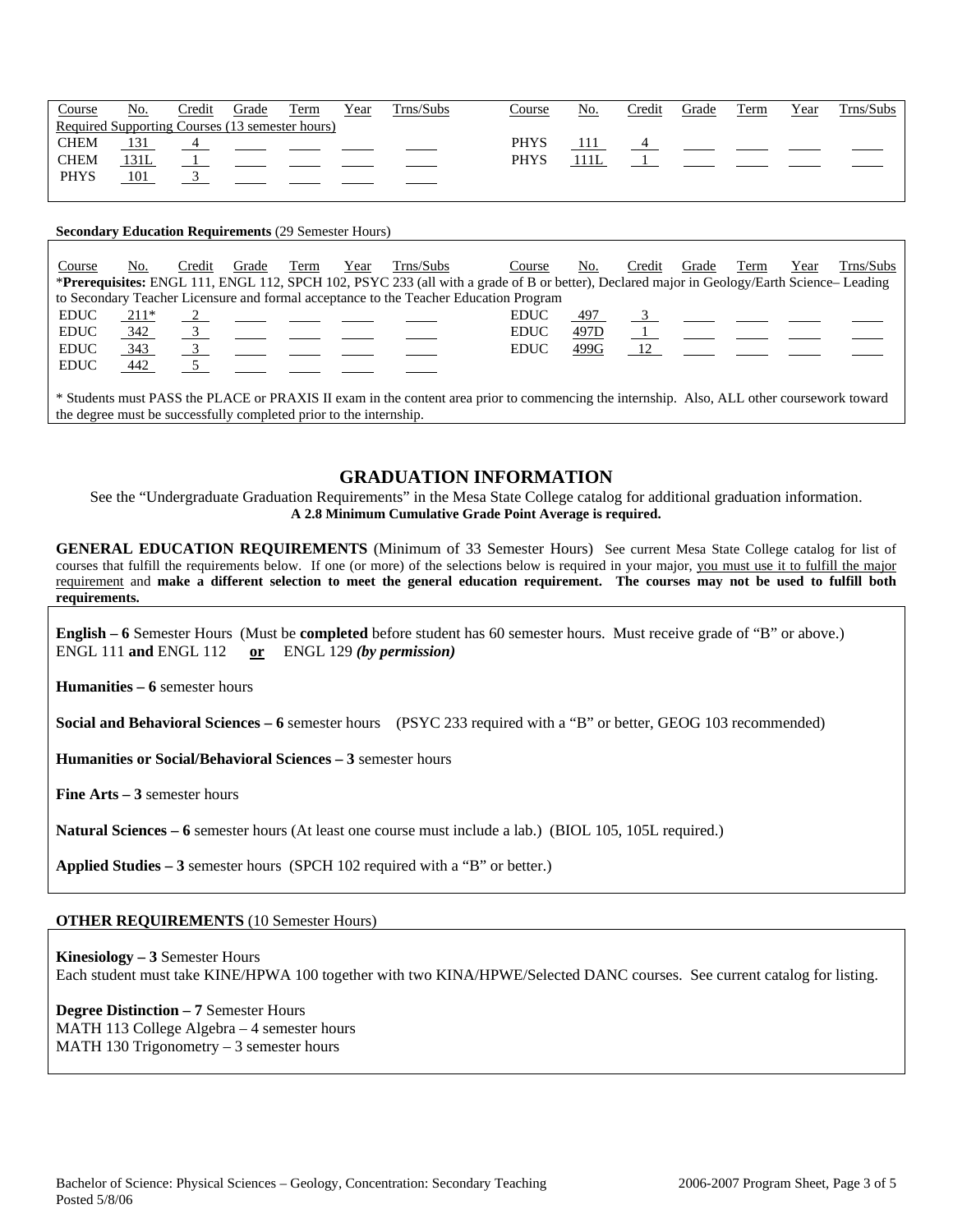# **Geology – Leading to Secondary Teacher Licensure** (53 Semester Hours)

A "C" or higher is required in all major courses.

### **Required Core Courses (40 semester hours):**

GEOL 103 Weather and Climate **or** GEOL 104 Oceanography GEOL 111 Principles of Physical Geology GEOL 111L Principles of Physical Geology Lab GEOL 112 Principles of Historical Geology GEOL 112L Principles of Historical Geology Lab GEOL 202 Introduction to Field Studies GEOL 204 Computer Applications in Geology GEOL 250 Environmental Geology GEOL 301 Structural Geology GEOL 301L Structural Geology Lab GEOL 331 Crystallography and Mineralogy GEOL 331L Crystallography and Mineralogy Lab GEOL 340 Igneous and Metamorphic Petrology GEOL 340L Igneous and Metamorphic Petrology Lab GEOL 402 Applications of Geomorphology GEOL 402L Applications of Geomorphology Lab GEOL 444 Sedimentology and Stratigraphy GEOL 444L Sedimentology and Stratigraphy Lab

### **Required Supporting Courses (13 semester hours):**

CHEM 131 General Chemistry CHEM 131L General Chemistry Lab PHYS 101 Elementary Astronomy PHYS 111 General Physics PHYS 111L General Physics Lab

### **Secondary Education Requirements** (29 semester hours)

\*Prerequisites: ENGL 111, ENGL 112, SPCH 102, PSYC 233 (all with grade of B or better) and declared major in Geology/Earth Science – Leading to Secondary Teacher Licensure and formal acceptance into the Teacher Education Program \*EDUC 211 Foundations of Education 2 semester hours 20 Field Experience Hours EDUC 342 Pedagogy & Assessment: Secondary/K-12 3 semester hours 20 Field Experience Hours EDUC 343 Teaching to Diversity 3 semester hours 20 Field Experience Hours EDUC 442 Integrating Literacy Across the Curriculum 5 semester hours 60 Field Experience Hours EDUC 497 Content Methodology Practicum 3 semester hours 80 Field Experience Hours with EDUC 497D EDUC 497D Methods of Teaching Secondary Science 1 semester hour EDUC 499G Teaching Internship and Colloquium 12 semester hours 600 Field Experience Hours

## **Students must PASS the PLACE or PRAXIS II exam in the content area prior to commencing the internship. Also, ALL other coursework toward the degree must be successfully completed prior to internship.**

Students are required to participate in exit examinations or other programs deemed necessary to comply with the college accountability requirements. All degree requirements must be completed as described above. Any exceptions or substitutions must be recommended in advance by the faculty advisor, approved by the Department Head and the Teacher Education Department.